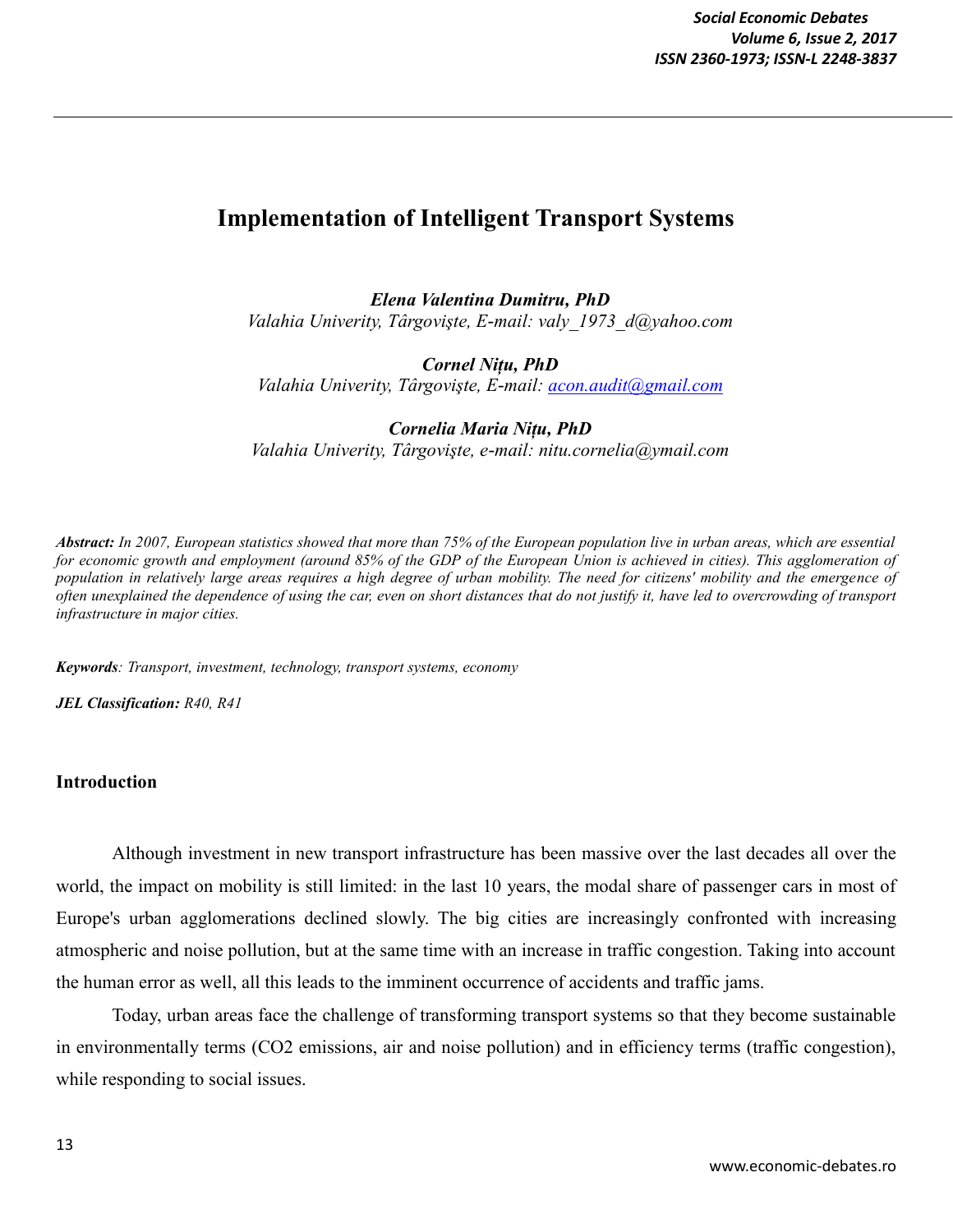In this respect, the objectives for urban transport are:

- Traffic flow in cities (ITM);
- Safe urban transport;
- Affordable and attractive urban public transport
- Smarter urban transport (BRT)

## **1. The European legal framework**

The idea of a Single European Transport Area, promoted by the 2011 White Book on Transport, sets out the objectives to be achieved by 2050. Transport needs to become more competitive and more resource efficient over this time horizon.

The main responsibilities for urban mobility policies lie within local, regional and national authorities. However, decisions adopted within local level are not taken in isolation, but within national, regional and European policy and legislation. Achieving the goals set out in the White Book on Transport is unthinkable without the use of Intelligent Transport Systems (ITS). They can make a significant contribution to a cleaner, safer and more efficient transport system. A new legal framework (2010/40 / EU Directive) was adopted on 7th of July 2010 to accelerate the deployment of these innovative transport technologies across Europe. This Directive is an important tool for the coordinated implementation of ITS within Europe.

The main responsibilities for urban mobility policies lie within local, regional and national authorities. However, decisions adopted within local level are not taken in isolation, but within national, regional and European policy and legislation.

The ITS Directive (2010/40 / EU) provides the legal framework to accelerate the coordinated implementation of innovative transport technologies in Europe. It seeks to establish the interoperability of ITS services, leaving the Member States free to decide on which specific systems to invest.

Two recent European Action Plans include complementary actions related to the STI issue for urban areas:

The ITS Action Plan (2008) provides the establishment of a specific collaboration platform to promote ITS initiatives in the field of urban mobility.

The Urban Mobility Action Plan (2009) provides for the assistance of the ITS applications for urban mobility to be provided by the European Commission, possibly in the form of a guidance document, in order to complete its action plan.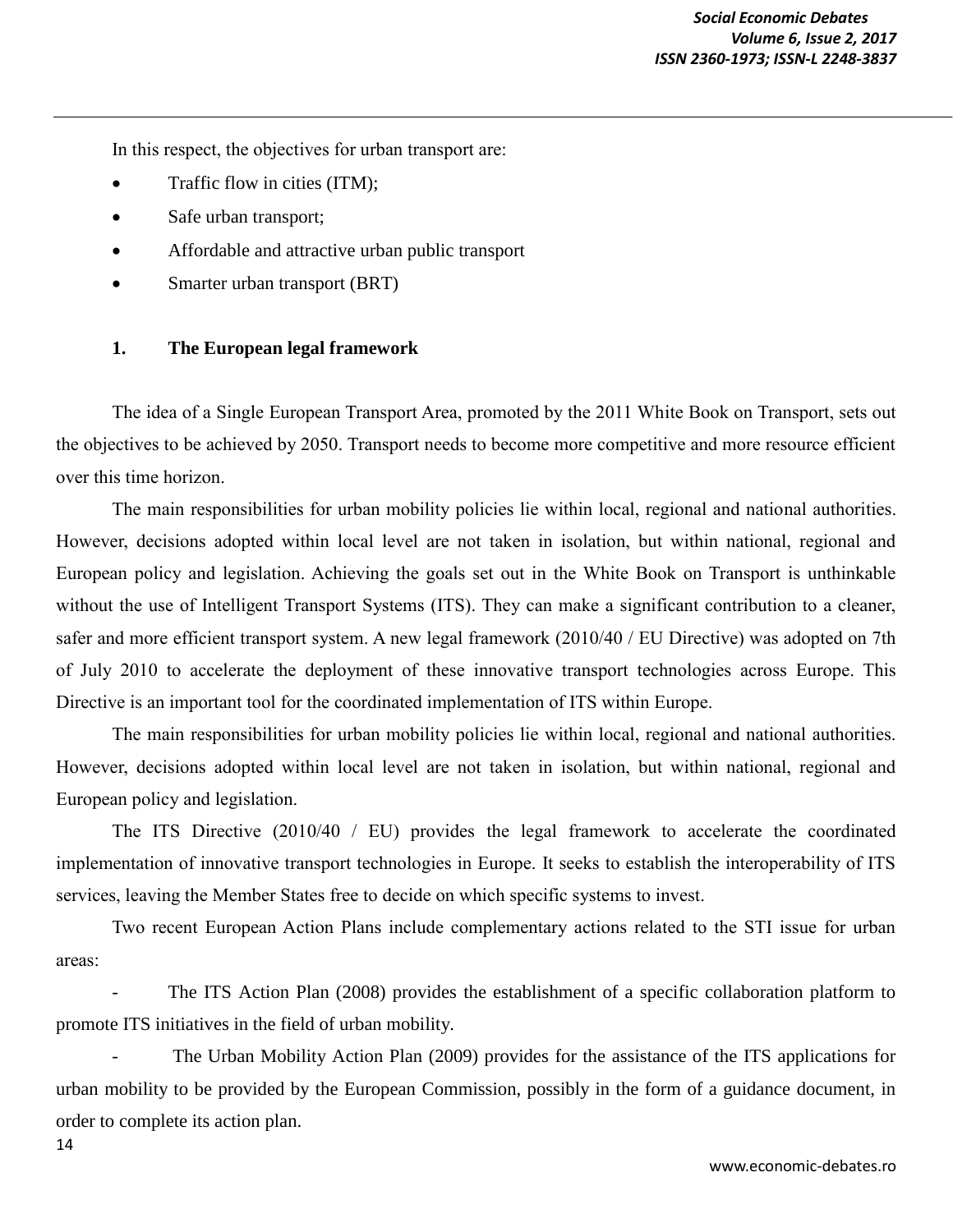At European level, Intelligent Transport Systems (ITS) are considering six proactive actions, namely:

- 1. Multimodal travel information at European level
- 2. Real-time traffic information at European level
- 3. Traffic Safety Information
- 4. An interoperable eCall1 system at European level
- 5. Information services for parking lots reserved for trucks
- 6. Reservation services for parking spaces reserved for trucks

ITS is a global phenomenon to increase both the benefits of both the public transport and the private sector. Intelligent transport systems help to reduce travel time for both urban public transport users and drivers using personal cars. ITS also has a significant contribution in reducing pollution and helps to create comfortable travel conditions.

## **2. Intelligent Transport Systems**

Intelligent Transport Systems (ITS) are an integral part of traffic management. Intelligent Transport Systems (ITS) refers to the effort to add information and communication technologies, transport infrastructure and cars in order to improve safety, reduce transport time, fuel consumption and congestion in traffic.

Intelligent Transport Systems (ITS) are designed to respond to the following important milestones in traffic management:

- 1. Comfort in traffic
- 2. Ad-hoc communication network between vehicles
- 3. Finding the optimal route

Using infrared or velocity cameras, inductive loops, congestion detectors, and other sensor systems embedded in asphalt, traffic lights and road signs, ITS systems can monitor traffic and make decisions to streamline it. Intelligent transport systems may also include other applications such as automated toll collection, automated license plate recognition or accident notification systems. Various communication technologies have been proposed for Intelligent Transport Systems. For short distances, (up to 500m), communication can be done using the IEEE 802.11 protocol.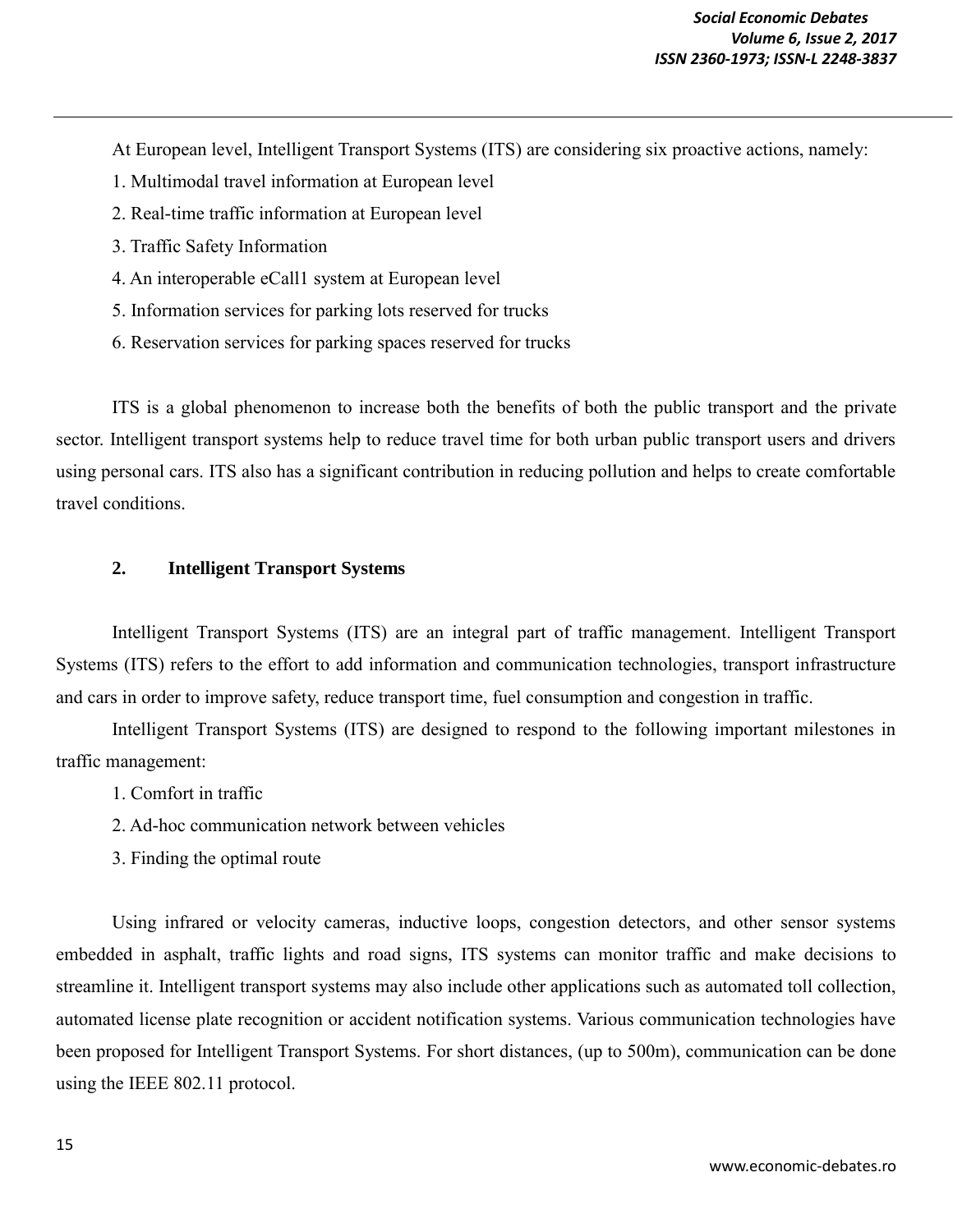In particular, the WAVE standard and the "Dedicated Short Range Communications" standard are promoted by the Intelligent Transportation Society of America and by the United States Department of Transportation. For large distances, WiMax-based infrastructures (IEEE802.16), Global System for Mobile Communications (GSM) and 3G have been suggested.

These communication protocols are well-established, unlike short-range ones, but implementation of such infrastructure is very expensive.

From an IT point of view, the progress made in car electronics, drives a movement towards less but more efficient processors. In 2000, a car had 20 to 100 interconnected microcontrollers. The current trend is to migrate to microprocessors with integrated memory management in hardware and real time operating systems. These integrated platforms allow the implementation of sophisticated software applications and artificial intelligence. The inductive loops are placed in the asphalt and detect the vehicles passing through by measuring their magnetic field. The simplest detectors count the vehicles that go into a unit of time (60 seconds), while more complex sensors estimate the speed, length, weight of the cars as well as the distance between them. Inductive loops can be placed on one or more bands and detect both stopped or slow moving vehicles as well as high-speed vehicles. Traffic measurements and automatic detection of accidents are done by using video cameras. Because they are not placed inside the streets, but on pillars or similar suspended structures, the system is called non-intrusive. Black and white or color video images are sent to a processor that can simultaneously analyze data from one to eight cameras. Frequently, such a detection system monitors the speed, the number of cars and the occupancy of the street strips. Other systems can detect stopped cars and measure the distance between moving vehicles.

## **CONCLUSION**

First of all, in order to reach the maximum potential of a set of implemented ITS technologies; an advanced communication system is needed. The second place is occupied by an electronic toll system and the influence it will have on the operational system. Almost all BRT systems mention the use of electronic toll systems. The electronic toll system has the potential to reduce boarding time and provide benefits to passengers, drivers and operations. The third essential element is prioritization of vehicles for levels I, II and III of BRT systems. Since these systems interact directly with traffic and traffic signs, vehicle prioritization has the potential to offer significant travel time reductions. Lastly, there are the IVI technologies. At this time,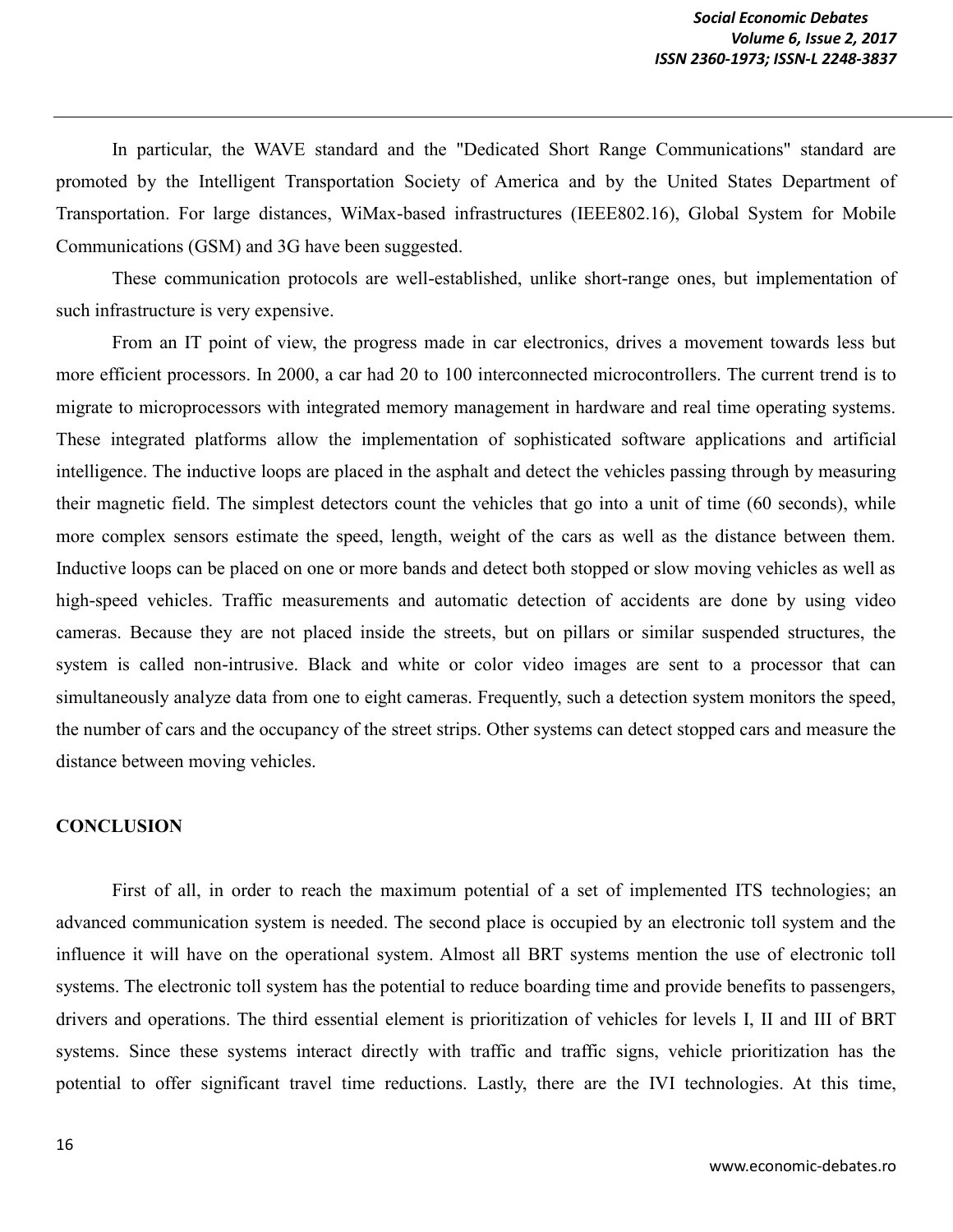significant amounts of time and money are spent on researching and developing IVI technologies for bus transit. BRT vehicles are an ideal launch platform for IVI technologies and many BRT systems can benefit from them.

In conclusion, ITS technologies have the potential to provide a significant improvement in BRT system performance. It is clear that ITS are needed regardless of whether they operate on city streets or dedicated lanes. A BRT system of IV level is at almost maximum performance operating on dedicated bands. At a certain level of ITS technologies it is beneficial in operating a BRT system. However, ITS technologies do not fully define BRT systems. Firstly, BRT systems are defined by the operating environment.

### **BIBLIOGRAPHY:**

Amar, G., 2004, *Mobilités urbaines, élonge de la diversité et devoir d' invention*, Paris Édition de l' Aube Baumstark, L., et al., 2005, *Rapport PREDIT*, no. 03MT

Bavoux, J.J., *La nodalité: un concept fondamental de l' organisation de l' espace. Les Chaier Scientifiques du Transport*, no. 48, p. 5-14

Blow, C., 2005, *Transport Terminals and Modal Intercharges – Planning and Design*, Architectural Press/Elsevier

Bly, P.H., Webster, W., Pounds, S., 1980, *Effects of subsidies on urban public transport*, In: Transportation, 9, pp. 311-331

Bres, A., *De la voire à la rue: riveraineté et attrition. Des strategies d'inscription territoriale des mobilités périurbanes*, in: Flux no. 66-67 Octobre 2006- Mars 2007, p. 87-95

De Borger, B., Kerstens, K., Costa, A., 2002, *Public tranzit performance: what does one learn from frontier studies*, in: Transport Reviews, 22(1), pp. 1-38, 2002

Faivre d'ARCIER, B., 2010, *La situation financière des transports publics urbains est-elle « durable »*, in: Les Cahiers Scientifiques du Transport, no. 58, pp. 3-29

- Measures for traffic safety: Ministry of Transport and Infrastructure - National Company of Motorways and National Roads in Romania (CNADNR)– www.andnet.ro;

- Order of M. T. I. no. 9802011 for the approval of the Methodological Norms regarding the application of the provisions regarding the organization and performing of the road transports and related activities established by the Government Ordinance no. 27/2011 on road transport;

- Order no. 27 / 31.08.2011 on road transport;

- Road safety - an active factor of community security: www.scribd.ro;